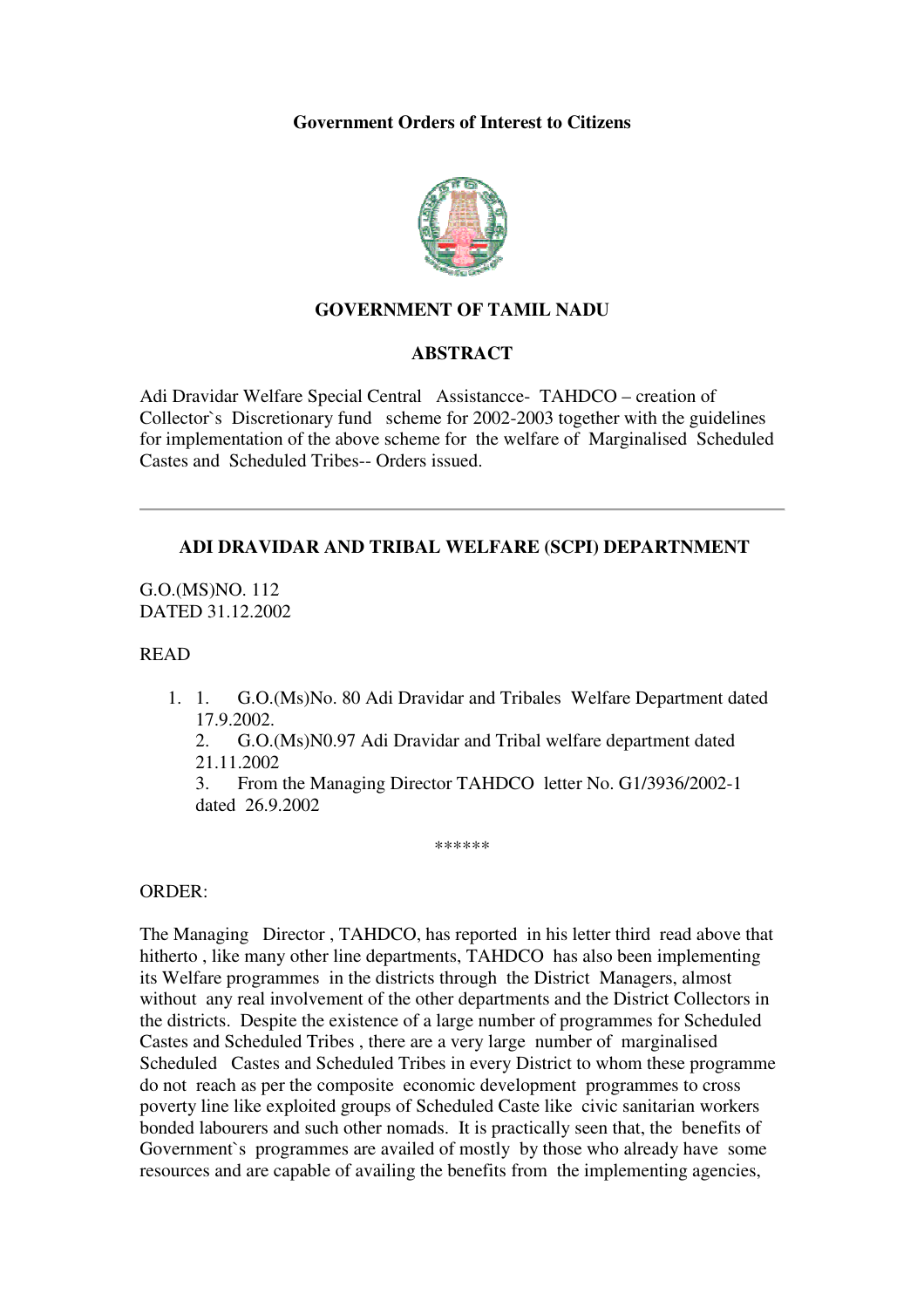charaterised by lack of transparency, procedural complexities, delays, favouritism etc. All these complexities ensure that the really marginalised and those affected by communal clashes and attrocities are not able to avail of the Government`s programmes, and continue to remain in the margins.

2. In order to improve the effectiveness of TAHDCO's poverty allevaition schemes the preparation of Action plan has been decentralised by asking all the District Administration to prepare District Action Plan with full involvement of the District Collector and the District Officials of other departments for the economic development of Scheduled Castes entirely based on the prioritised local needs of the Scheduled Caste population of their district and the availability of local resources. To this effect in the G.O. first read above, detailed guidelines for implementation of TAHDCO District action plan have been issued.

3. In the G.O. second read above State Action Plan of TAHDCO for 2002-2003 including the consolidated District Action Plan for 2002-2003 have been approved.

4. The Managing Director , TAHDCO has now stated that during the extensive discussions held during the District Level Workshops for the economic development of Scheduled Castes and Scheduled Tribes held in 2002, it was noted that some resources can be placed with the District Collectors which can be utilised for quick and immediate amelioration of the marginalised Scheduled Castes and Scheduled Tribes and the entire assistance subject to a maximum of Rs 10,000 per person may be given in the form of subsidy to the individual for starting any income generating activity. He has also reported that the selection of beneficiary, disbursal of funds and the creation of assets and thereby achieving the purpose would be the complete and personal responsibility of the District Collector.

5. The Special Central Assistance guidelines of Government of India also provides that Special Central Assistance amounts should be placed at the disposal of the Collectors so that these can be utilised at the field level.

6. The Managing Director, TAHDCO has therefore proposed the creation of Collectors Discretionary Fund Scheme for the welfare of the marginalised Scheduled Castes and Scheduled Tribes to implement in all the districts, during the current year and has given the following guidelines for implementation of the scheme for approval of the Government as follows:-

 (i) 3% of the total Special Central Assistance fund allotted to the District subject to a maximum of Rs.5 lakhs per district may be earmarked as Collector`s Discretionary Fund for the Welfare of marginalised Scheduled Castes and Scheduled Tribes.

1. (ii) This fund is to be utilised for giving financial assistance to the marginalised Scheduled Castes and Scheduled Tribes living below the poverty line, in the form of subsidy, for a maximum amount of Rs. 10,000 per individual for starting any income generating activity / project. 2.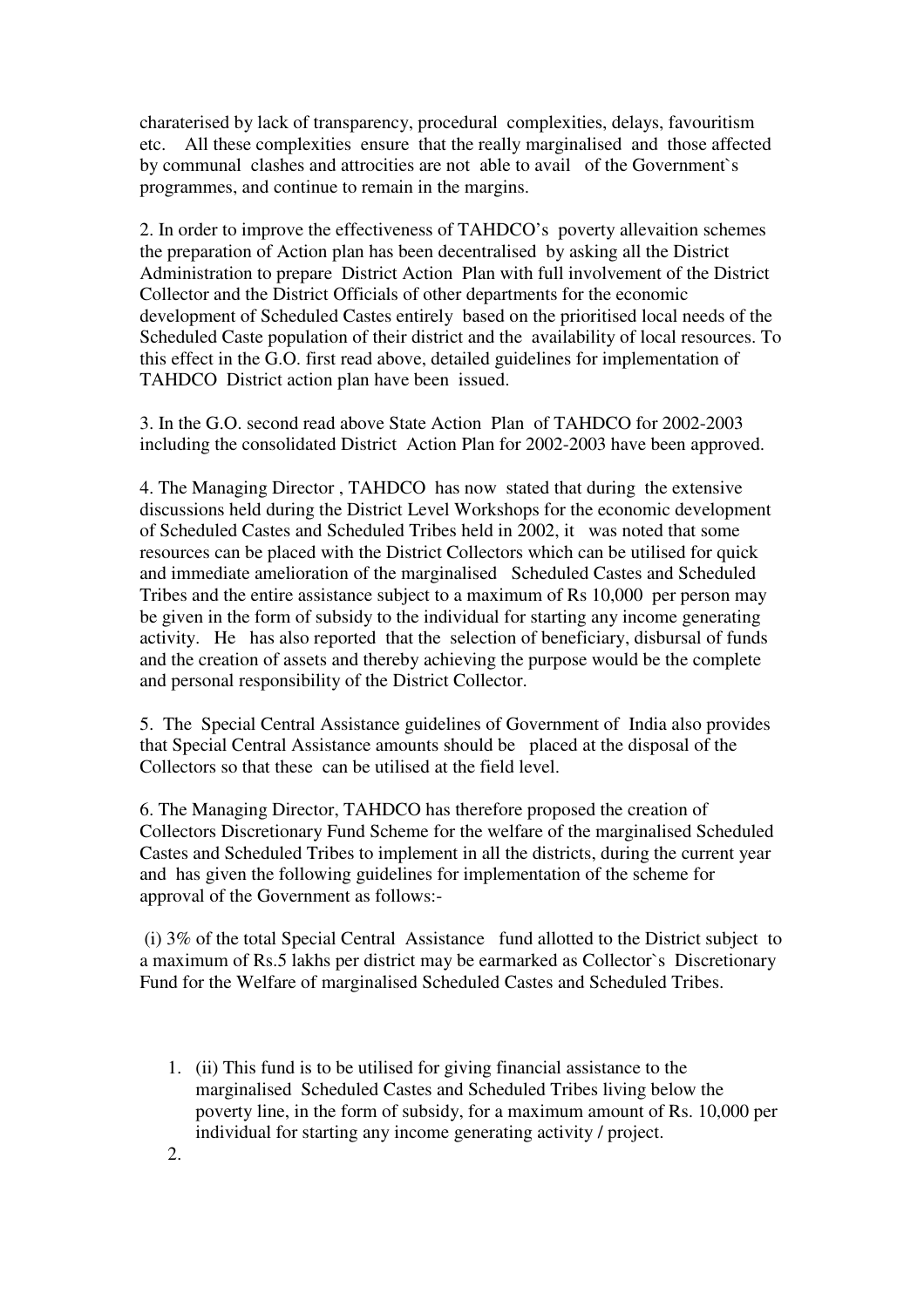- 3. (iii) The District Collector will bear the personal responsibility of implementing this scheme, in selection, disbursal of funds, creation of assets and thereby in achieving the purpose of the scheme.
- 4.
- 5. (iv) The District Collector may personally identify such persons during public Grievence day Meeting, Mass Contact Programmes, field tours of villages, Visits of riot affected, atrocity affected Scheduled Castes or from petitions received directly, by post or from Chief Minister`s Cell etc.,
- 6.
- 7. (v) The District Collector will depute the District Manager TAHDCO for verification / spot inspection of the status of the beneficiary, District Manager, TADHDCO after spot inspection, will get the application filled in proper format on the spot, obtain all other documentary particulars and place his report to the Selection Committee consisting, District Manager, TAHDCO (Convenor), General Manager, DIC and District Adi Dravidar and Tribal Welfare Officer.
- 8.
- 9. (vi) The Selection Committee will examine the field inspection report of District Manager, TAHDCO the prospects of the income generating activity proposed and suitable for the beneficiary and make its recommendation to the District Collector. The District Collector as Chairman of the Selection Committee will accept or reject the recommendation of the Selection Committee and record his approval / disapproval of the case.

10.

- 11. (vii) On the approval of the District Collector, District Manager, TAHDCO will procure the necessary assets approved in the sanction, directly from the supplier and enter the same in a separate stock register to be maintained in the office of the District Manager. The assets may then be handed over to the beneficiary by the District Manager, TAHDCO on the weekly Public Grievances Day or on some other occasion, or on any day under the direction of the District Collector.
- 12.
- 13. (viii) District Manager, TAHDCO will use a separate format of application form for this fund and have it filled up during his field inspection. Other necessary documentary requirements such as attested copies of Community Certificate, Income Certificate, Nativity or Ration Card and a Passport size photograph may be obtained by the District Manager, TAHDCO and placed along with his report to the Selection Committee.
- 14.
- 15. (ix) Quarterly report in prescribed format may be given by the District Collector to the Government and TAHDCO Head Office.

16.

17. (x) The eligibility conditions for the beneficiaries are that he/she must be a Scheduled Caste and Scheduled Tribe, must be below the poverty line and ordinarily the resident in the district. Special preference may be given to marginalised Scheduled Castes affected by caste clashes, atrocities and disabled persons.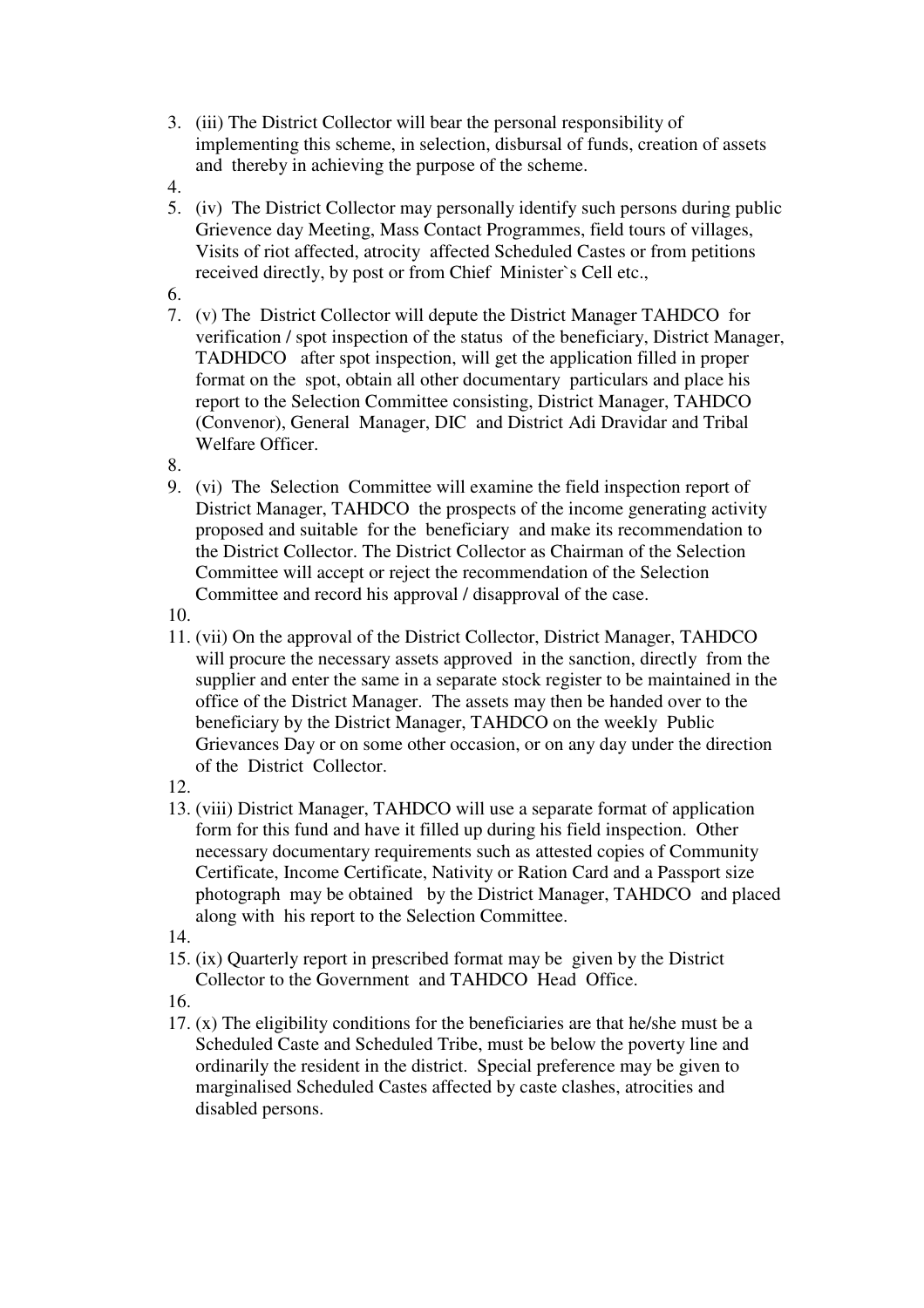7. The Managing Director, TAHDCO has reported that during 2002-2003, the total outlay for the proposed Collector`s Discretionary fund at the rate of 3% of SCA subsidy fund allotted to the District shall be subject to a maximum of Rs. 5 lakhs works out to Rs 119.48 lakhs for all the 29 districts.

8. The Government after careful examination approve the proposals of Managing Director, TAHDCO to create Collector`s Discretionary fund scheme for 2002-2003 from the subsidy alloted for Districit Acton Plan under Spepcial Central Assistance scheme for the welfare of marginalised Scheduled Castes Scheduled Tribes The Government also approve the guidelines sent by the Managing Director TAHDCO for implementation of the above scheme as indicated at para 6 above and the districit wise allocation of funds for the proposed Collector`s Discretionary fund as given in the Annexure.

9. The Managing Director TAHDCO is diected to implement this scheme effectively. The *g*overnment also direct the Districit Colectors to send the quarterly report on the progress of implementation of the Collector`s Discretionary fund scheme to the Managing Director, TAHDCO, Chennai-101 who in turn will send a consolidated uarterly progress report to Government without fail with his remarks.

10. This order issues with the concurrence of the Finance Department vide its u.o no.5479/FS/ F/02 dated 16.12.2002.

// By order of the Governor//

P.SELVAM, SECRETARY TO GOVERNMENT.

To

The Managing Director, TAHDCO, Chennai-101 All Collectors The Commissioner of Adi dravidar Welfare, Chennai-5. The Director of Tribal Welfare Chennai-5 The Director, Ministry of Social Justice and Empowerment, New Delhi-TheAccountant General Chennai-18 The Accountant General Chennai-35 The Accountant General,Chennai-6

Copy to

The Director ¸Scheduled castes and scheduled Tribes,Chennai-6 All District Managers TAHDCO (through Managing Dorector (TAHDCO) The personal Assistant to the Minister (Adi Dravidar Welfare) Chennai-9 The personal Assistant to the Secretary, Adi Dravidar and Tribal Welfare Departrment, Chennai-9 The Adi Dravidar and Tribal Welfare (MEC and OP I) Department,Chennai-9 Planning and Development Department,Chennai-9 The Finance Department,Chennai-9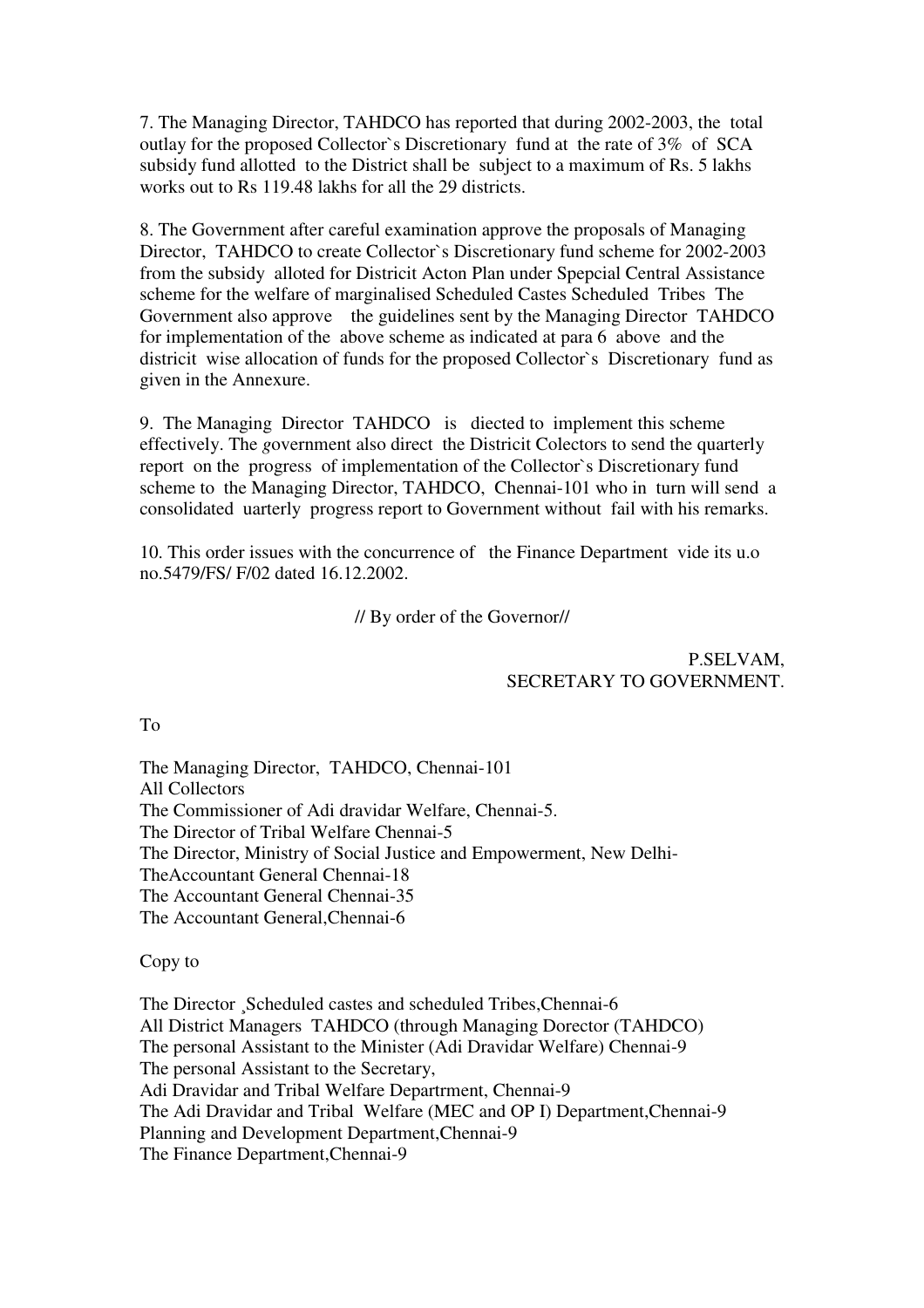## Section Officer.

# **ANNEXURE - 1**

| Sl.No. |     | <b>DISTRICT</b> | <b>Total Subsidy</b> | $3\%$ of    |
|--------|-----|-----------------|----------------------|-------------|
|        |     |                 | allotted for         | Subsidy     |
|        |     |                 | District             | (subject to |
|        |     |                 | Action               | Maximum     |
|        |     |                 | Plan2002-            | Rs.5.00     |
|        |     |                 | 2003                 | lakhs)      |
| 1.     | 1.  | Chennai         | 180.00               | 5.00        |
| 1.     | 2.  | Kancheepuram    | 275.00               | 5.00        |
| 1. 3.  |     | Thiruvallore    | 230.00               | 5.00        |
| 1. 4.  |     | Vellore         | 260.00               | 5.00        |
| 1.5.   |     | Thiruvannamalai | 180.00               | 5.00        |
| 1.     | 6.  | Cuddalore       | 240.00               | 5.00        |
| 1.     | 7.  | Villupuram      | 315.00               | 5.00        |
| 1.     | 8.  | Thanjavur       | 170.00               | 5.00        |
| 1.     | 9.  | Nagapattinam    | 165.00               | 4.95        |
| 1.     | 10. | Thiruvarur      | 130.00               | 3.90        |
| 1.     | 11. | Pudukottai      | 90.00                | 2.70        |
| 1.     | 12. | Trichy          | 160.00               | 4.80        |